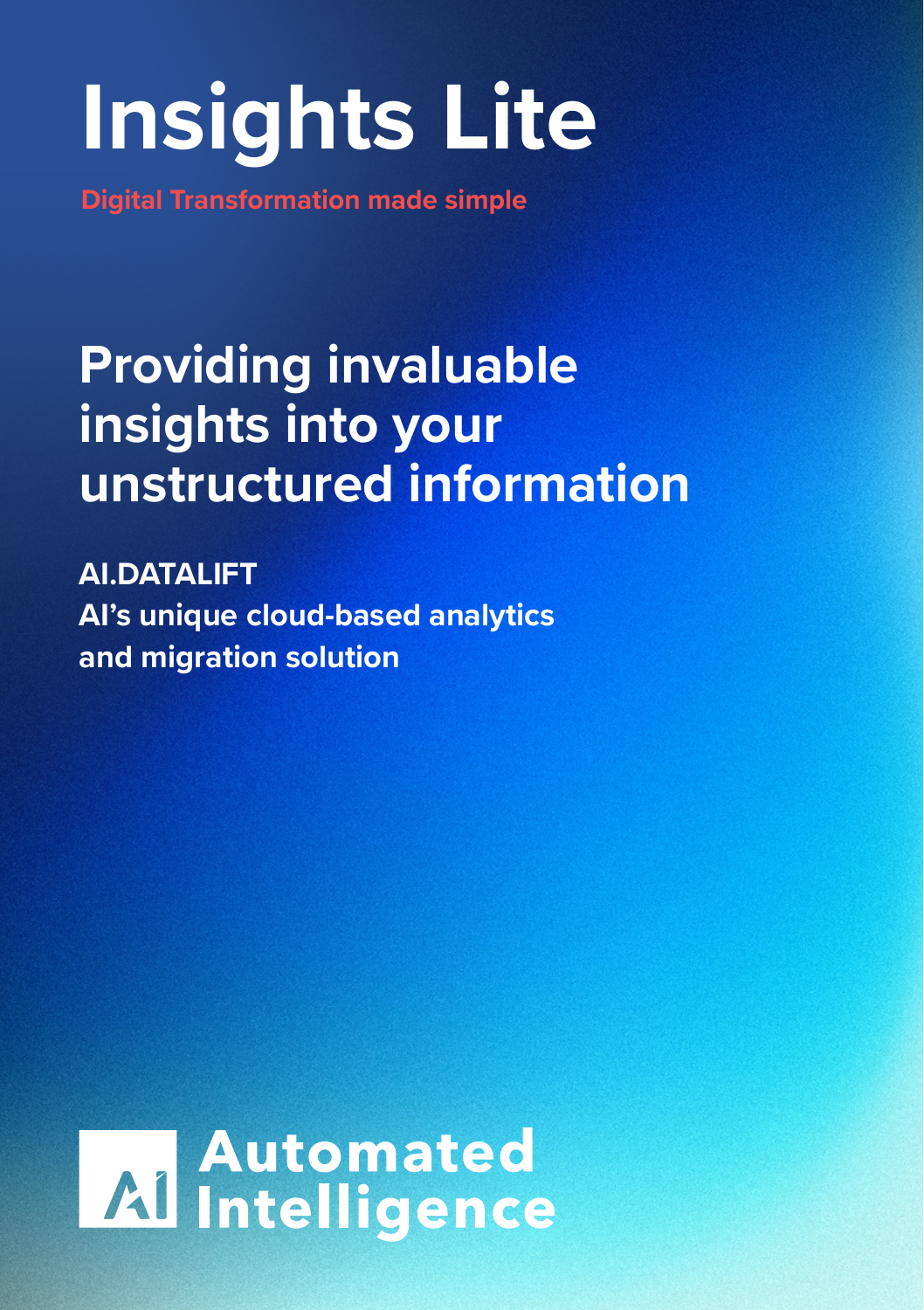# **Insights Lite**

**Content in business is growing at an exponential rate. This inevitably leads to increased ungoverned data risks, reduced user productivity, increased storage costs and poor system performance.**

**The first step in taking control of your unstructured data is to understand it. Can you answer the following questions?**

- **• How much unstructured data do you hold?**
- **• What percentage of it is useful to your organisation?**
- **• How old is your data and how often is it accessed?**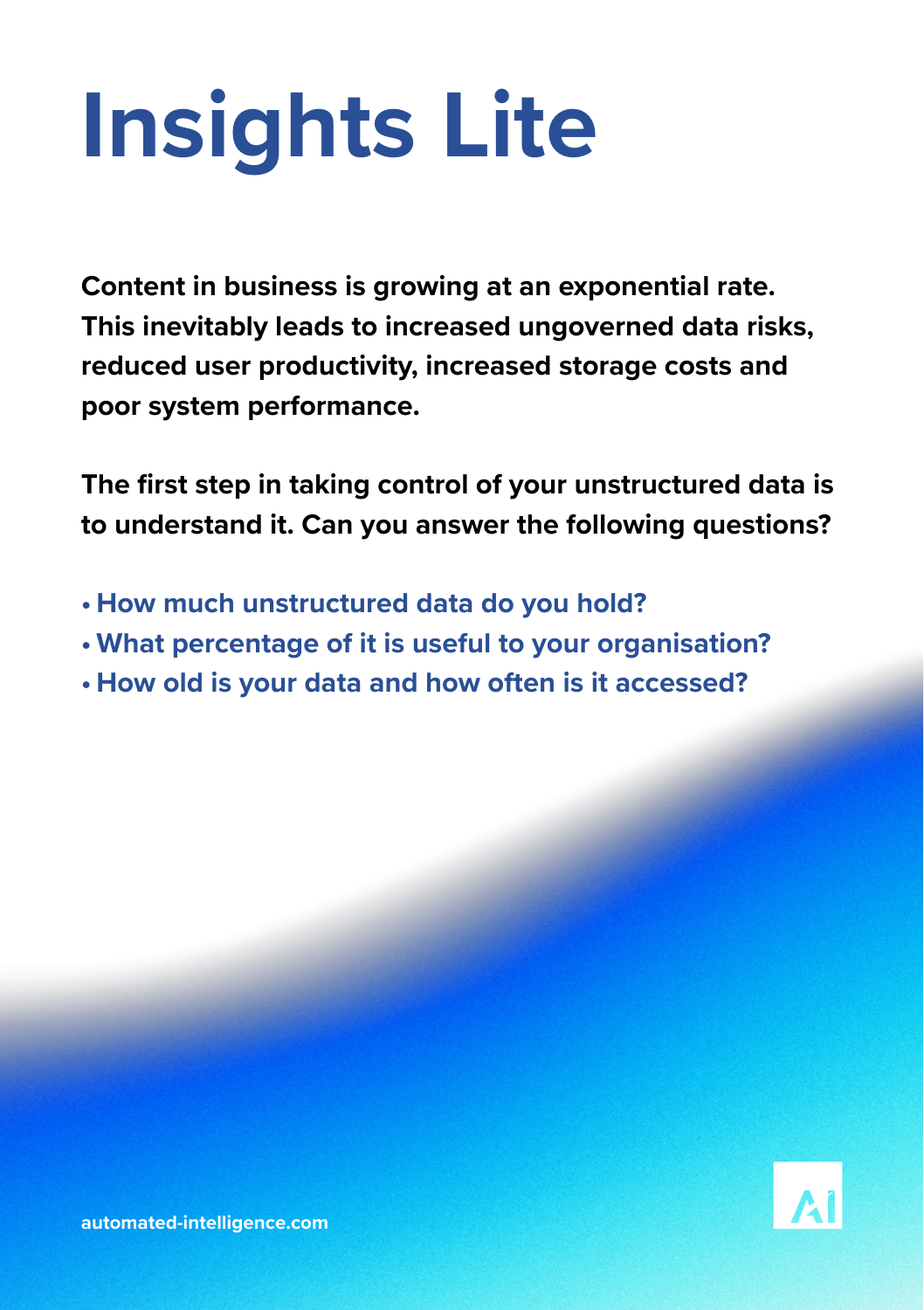**Insights Lite by Automated Intelligence analyses a set of data and then extrapolates the findings across the entire data holdings of the organisation. This shows the potential operational and cost efficiencies that can be achieved through the management and cleanse of data before migration to the Cloud.**

The high-level statistics provided by the bespoke Insights Lite reports have been used by Public Sector bodies as part of Businesses Cases for Cloud Migration for over 10 years.

#### **Insights Lite is used to identify the following key metrics in the dataset analysed:**



If you'd like to learn more and avail of your free Insights Lite report, contact us at: **info@automated-intelligence.com**